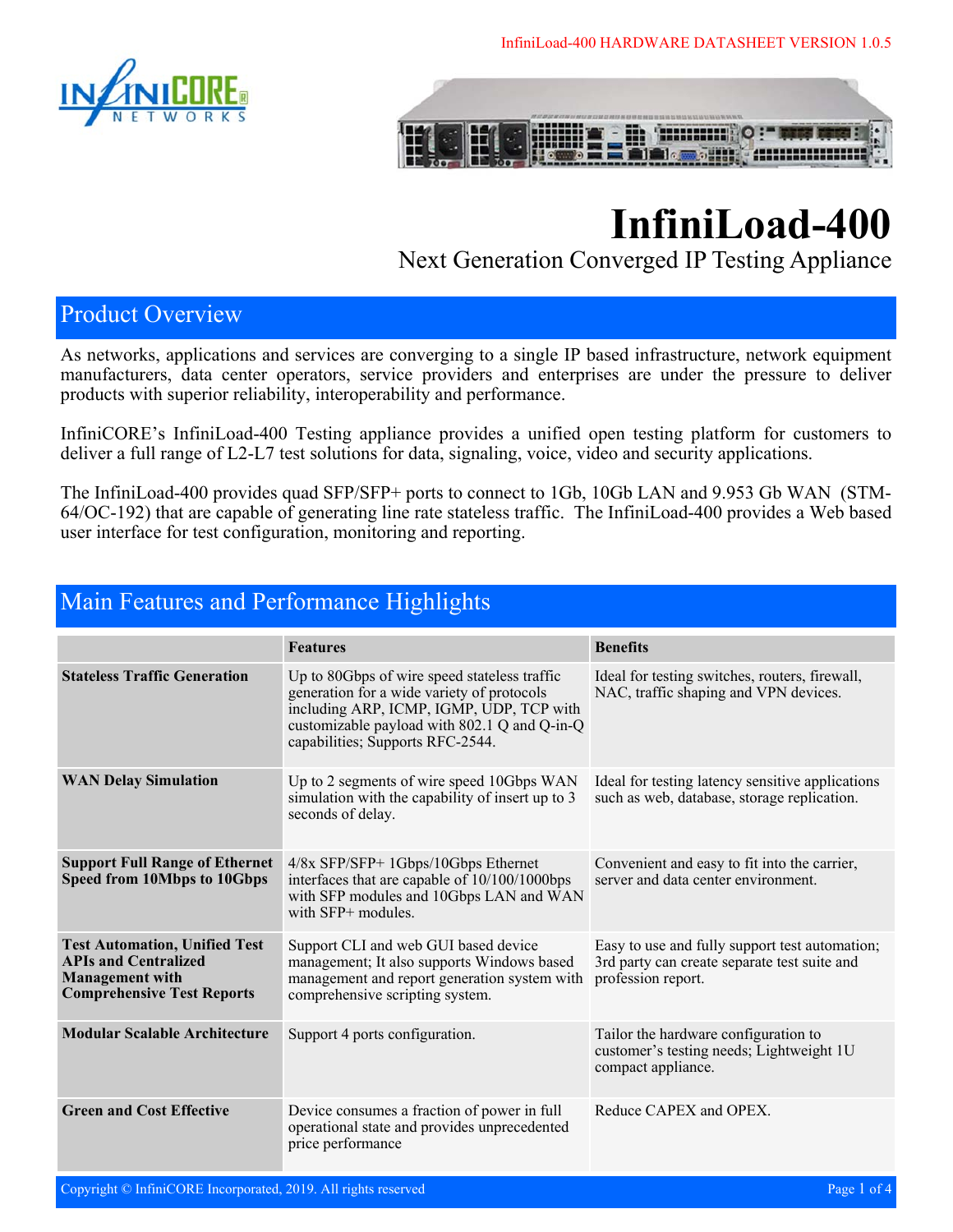

# InfiniLoad-400 Feature Specification

# User Interface

| Feature                                       | <b>Description</b>                                                                                                                                                                       |
|-----------------------------------------------|------------------------------------------------------------------------------------------------------------------------------------------------------------------------------------------|
| <b>Integrated Web UI</b>                      | Standard Browser Based Web User Interface Supports Google Chrome, Apple<br>Safari and Mozilla Firefox;<br>Supports Test case configuration, execution, monitoring and report generation. |
| <b>Infiniload Test Automation Environment</b> | Ruby Based Test Automation Scripting Environment supports TCL/Expect script<br>through Ruby TCL/PTY library                                                                              |
| <b>Command Line Interface</b>                 | Supports Cisco style Command Line Interface (CLI) for device management.                                                                                                                 |
| <b>Multi User Support</b>                     | Support port reservation and test execution in multi-user environment.                                                                                                                   |

| L2-L3 Test Package—Packet Generator and Analyzer |                                                                                                                                                                                                                                                                                                                                |  |
|--------------------------------------------------|--------------------------------------------------------------------------------------------------------------------------------------------------------------------------------------------------------------------------------------------------------------------------------------------------------------------------------|--|
| Feature                                          | <b>Description</b>                                                                                                                                                                                                                                                                                                             |  |
| Min / Max Frame Transmit Speed                   | 1 frame per second to 100% of line rate of 10Gbps at minimum frame length.                                                                                                                                                                                                                                                     |  |
| Min / Max Frame Size                             | 60-10,000 Bytes.                                                                                                                                                                                                                                                                                                               |  |
| <b>Statistics</b>                                | Transmit Octets; Frames; Broadcast Frames; Unicast Frames; Multicast Frames;<br>Frame Length Histogram;<br>Receive Octets; Frames; Broadcast Frames; Unicast Frames; Multicast Frames; Frame<br>Length Histogram;<br>Total Error Frames; Short, Oversize, Jabber, FCS Error, Symbol Error Frames<br>IP/UDP/TCP Checksum Error. |  |
| <b>Measurements</b>                              | Packet Rate; Throughput; Packet Loss; Packet Order; Packet Latency; Data Integrity;<br>Frame Length Histogram.                                                                                                                                                                                                                 |  |
| <b>Capture Triggers</b>                          | Packet Arrival; CRC Error; Checksum Error;<br>Capture Memory Size: 512MB Per Port                                                                                                                                                                                                                                              |  |
| <b>Frame Constructor</b>                         | Link Layer: 802.3; Ethernet II; 802.1Q; 802.1QinQ; Custom Tag (Marvell, Broadcom<br>or private); FCoE;<br>Network Layer and Transport Layer: IPv4; IPv6; UDP; TCP; ICMP; IGMP<br>Tunnel: GRE; L2TP; MPLS;<br>Flexible PCAP based frame constructor with variety of templates available.                                        |  |
| <b>Load Definition</b>                           | Fixed Bit Rate; Fixed Frame Rate; Burst; Multi Burst; Continuous Burst.                                                                                                                                                                                                                                                        |  |
| <b>Frame Size Definition</b>                     | Fixed; Increment; Decrement; Random; IMIX.                                                                                                                                                                                                                                                                                     |  |
| <b>Embedded Testing Package</b>                  | RFC-2544.                                                                                                                                                                                                                                                                                                                      |  |
| <b>Test Automation</b>                           | Programmable GUI based test automation with support of verification rules.                                                                                                                                                                                                                                                     |  |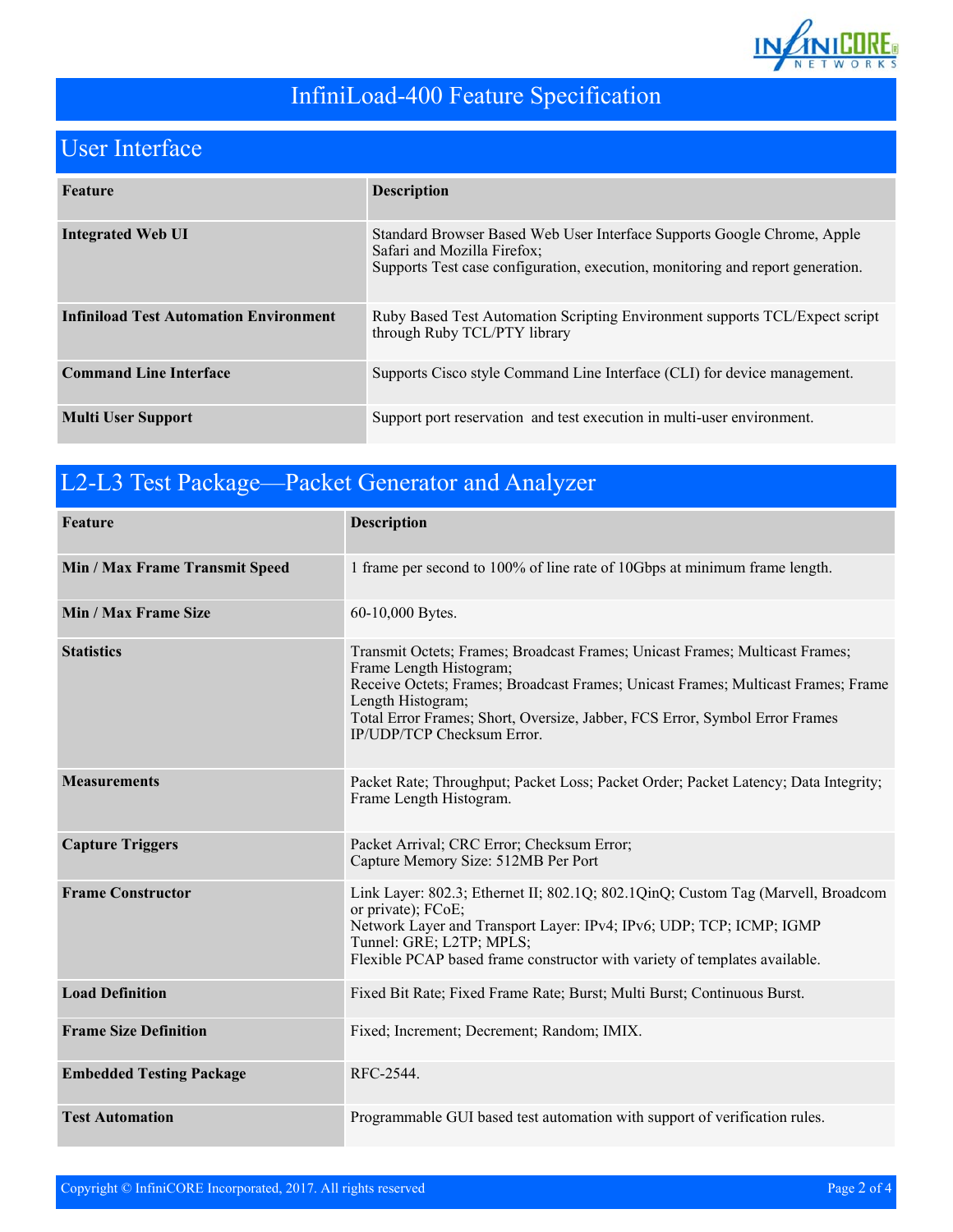

## InfiniLoad-400 External Interface Specification

| <b>Function</b>                         | Compliance                                                                                                                                                      | <b>Type</b>          | Quantity          |
|-----------------------------------------|-----------------------------------------------------------------------------------------------------------------------------------------------------------------|----------------------|-------------------|
| 10/100/1Gbps, 10Gbps Testing Ports      | IEEE 802.3ae 10 Gigabit Ethernet<br>IEEE 802.3aq 10GBASE-LRM<br>SFP+ MSA, Revision 4.1<br>Direct-Attach Copper Cable Support up to<br>3 Meters<br>10/100/1G SFP | $10G$ SFP+<br>1G SFP | $4 \text{ or } 8$ |
| 10/100/1000Mbps Management Port         | 10/100/1000BASE-T<br>Category 5 UTP                                                                                                                             | Copper RJ-45         | 2                 |
| <b>Console Port</b>                     | 115200 Baud                                                                                                                                                     | Serial               | $\mathbf{1}$      |
| <b>USB Port</b>                         | USB 2.0/3.0 High Speed                                                                                                                                          | USB 2.0/3.0          | $\overline{4}$    |
| <b>IPMI Port</b>                        | Out of Band Management                                                                                                                                          | Copper RJ-45         | $\mathbf{1}$      |
| <b>VGA Port</b>                         | <b>VGA</b> Monitor                                                                                                                                              | $DB-15$              | $\mathbf{1}$      |
| <b>128GB Storage</b>                    | SATA-II                                                                                                                                                         | <b>SSD</b>           | $\overline{2}$    |
| <b>PCI Express x8 iNIC Module Slots</b> | PCI Express Gen-2, Gen-3                                                                                                                                        | Internal Slot        | $\overline{2}$    |

# InfiniLoad-400 Rear Panel Features